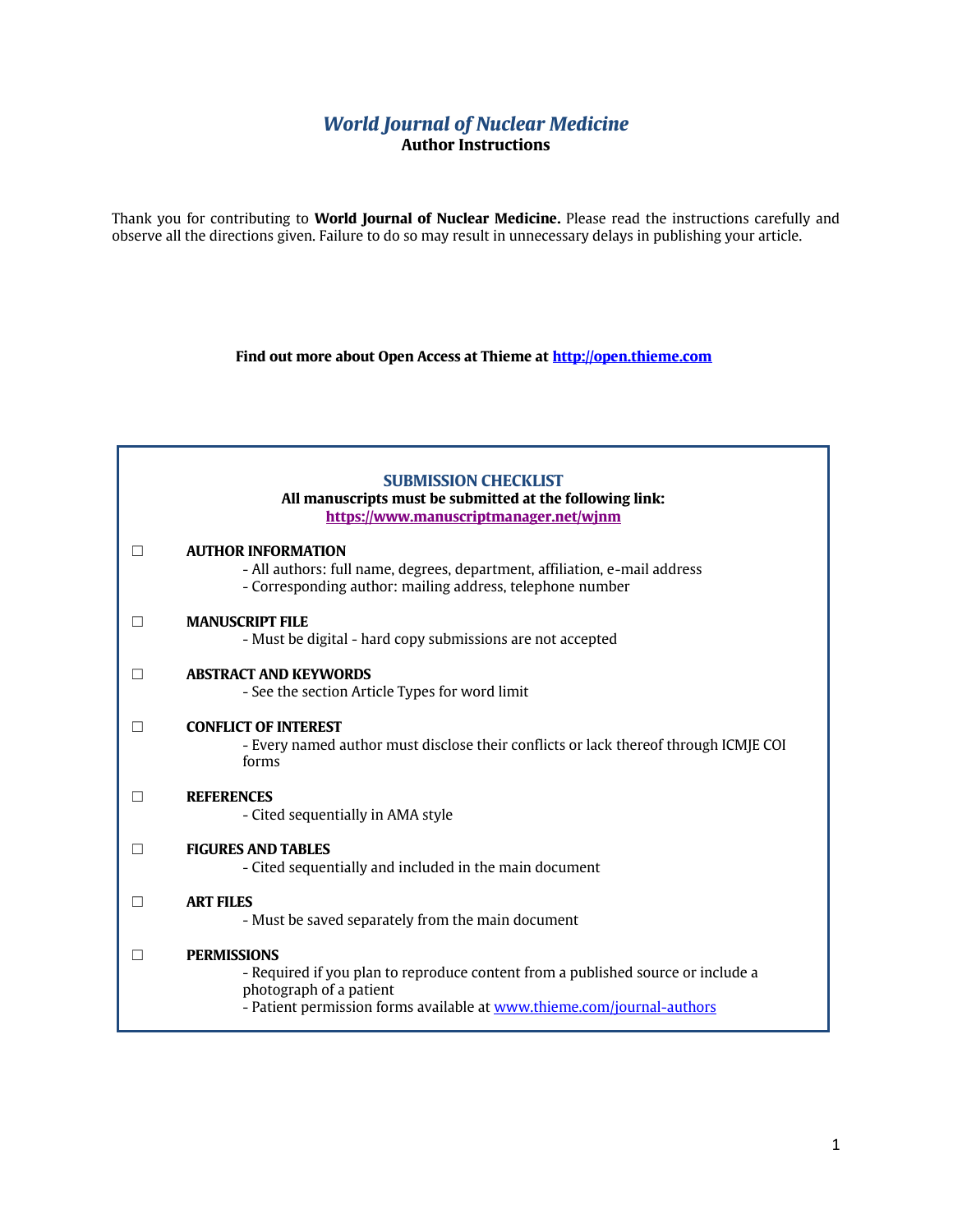# **CONTENTS**

| $3 - 7$ |
|---------|
|         |
|         |
|         |
|         |
|         |
|         |
|         |
|         |
|         |
|         |
|         |
| 7       |
|         |
|         |
|         |
|         |
|         |
| 8       |
|         |
|         |
|         |
|         |
| 9       |
|         |
|         |
|         |
| 9       |
|         |
|         |
|         |
|         |
|         |
|         |
| 10      |
|         |
|         |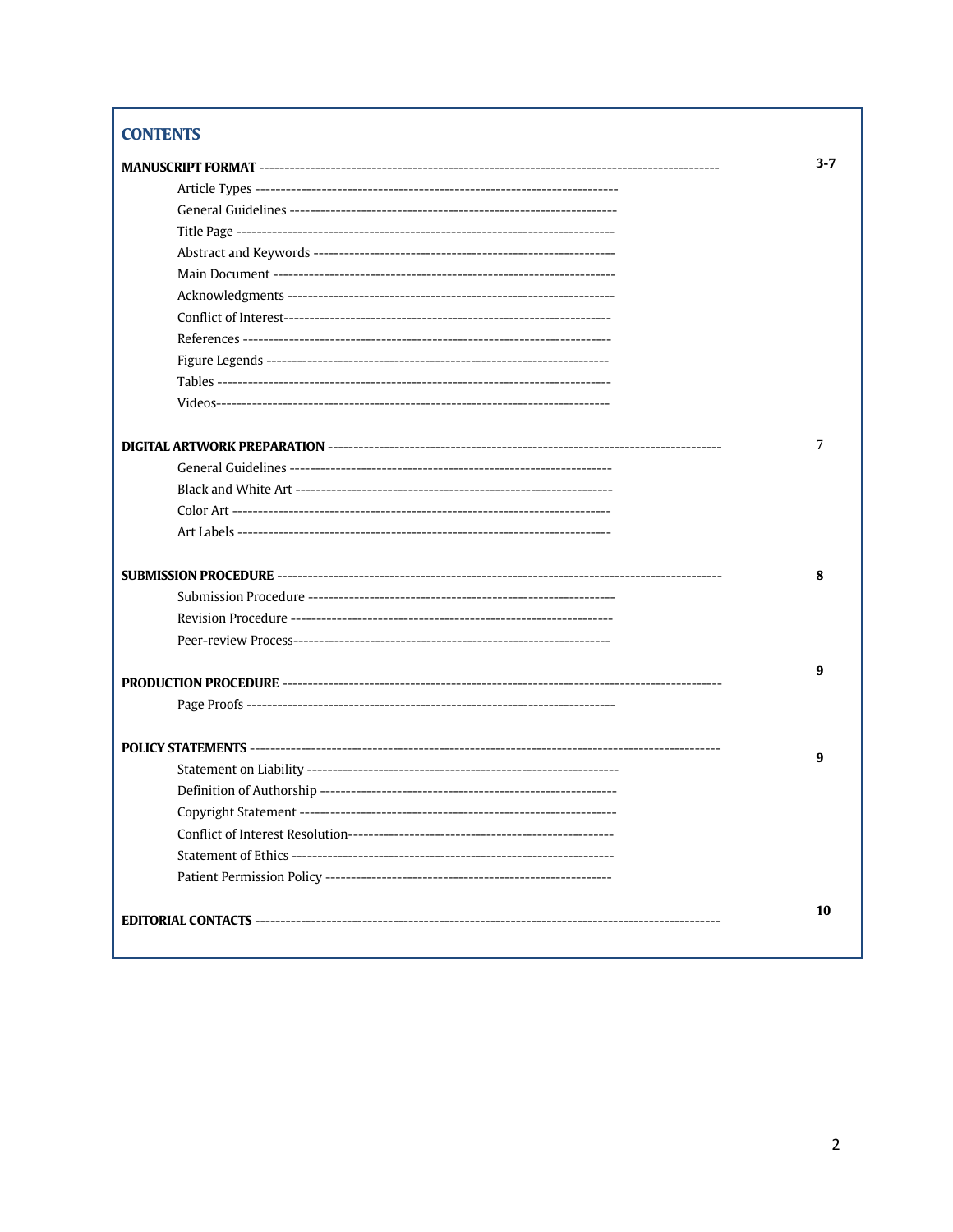## **MANUSCRIPT FORMAT**

## **Article Types**

The following graph shows what types of articles are accepted for publication, and what requirement they may have.

| <b>Article Type</b>                              | <b>Abstract Limit</b>                                                                                                                        | <b>Keywords Limit</b> | <b>Title Limit</b>      | <b>Tables/Figures</b><br>Limit    | <b>References</b><br>Limit   |
|--------------------------------------------------|----------------------------------------------------------------------------------------------------------------------------------------------|-----------------------|-------------------------|-----------------------------------|------------------------------|
| Original article<br>3,500<br>(up<br>to<br>words) | 350<br>words<br>Up<br>to<br>(Structured:<br>Objectives,<br>Materials<br>Methods.<br>and<br>Statistical<br>analysis,<br>Results, Conclusions) | 3 to 7 keywords       | 35<br>Up<br>to<br>words | Approximately 5<br>tables/figures | Up<br>40<br>to<br>references |
| Review article<br>4,000<br>to<br>(up<br>words)   | 400<br>Up<br>words<br>to<br>(Unstructured abstract)                                                                                          | 3 to 7 keywords       | 35<br>Up<br>to<br>words | Approximately 5<br>tables/figures | 75<br>Up<br>to<br>references |
| Editorial<br>1,500<br>to<br>(up<br>words)        | n/a                                                                                                                                          | n/a                   | n/a                     | n/a                               | 15<br>Up<br>to<br>references |
| Letter to Editor<br>(up to 300 words)            | n/a                                                                                                                                          | n/a                   | n/a                     | n/a                               | 5<br>Up<br>to<br>references  |
| In Response<br>(up to 300 words)                 | n/a                                                                                                                                          | n/a                   | n/a                     | n/a                               | 5<br>Up<br>to<br>references  |

- **Original Article**: These include randomized controlled trials, intervention studies, studies of screening and diagnostic test, outcome studies, cost effectiveness analyses, case-control series, and surveys with high response rate. The text of original articles amounting to up to 3,500 words (excluding Abstract, references and Tables) should be divided into sections with the headings Abstract (Structured format: Objectives, Materials and Methods, Statistical analysis, Results, Conclusions) up to 350 words, Key-words (3–7 MeSH words), Introduction, Materials and Methods, Results, Discussion, Conclusions, References Tables and Figure legends.
- **Brief Report**: These are similar to original research in that they follow the same format and guidelines, but are designed for small-scale research or research that is in early stages of development. These may include preliminary studies that utilize a simple research design or a small sample size and that have produced limited pilot data and initial findings that indicate need for further investigation. Brief reports are much shorter than manuscripts associated with a more advanced, larger-scale research project. The text of original articles amounting to up to 1,800 words (excluding Abstract, references and Tables) should be divided into sections with the headings: Abstract (Structured: Objectives, Materials and Methods, Statistical analysis, Results, Conclusions; up to 200 words), Key-words (3–7 MeSH words), Introduction, Materials and Methods, Results, Discussion, Conclusions, References (20 references), Tables and Figure legends.
- **Review Article**: It is expected that these articles would be written preferably by individuals who have done substantial work on the subject or are considered experts in the field. The prescribed word count is up to 4,000 words excluding tables, references and abstract. The manuscript may have about 75 references. The manuscript should have an unstructured Abstract (350–400 words) representing an accurate summary of the article. The section titles would depend upon the topic reviewed. Authors submitting review article should include a section describing the methods used for locating, selecting, extracting, and synthesizing data. These methods should also be summarized in the abstract. The journal expects the contributors to give post-publication updates on the subject of review. The update should be brief, covering the advances in the field after the publication of the article and should be sent as a letter to editor, as and when major development occurs in the field.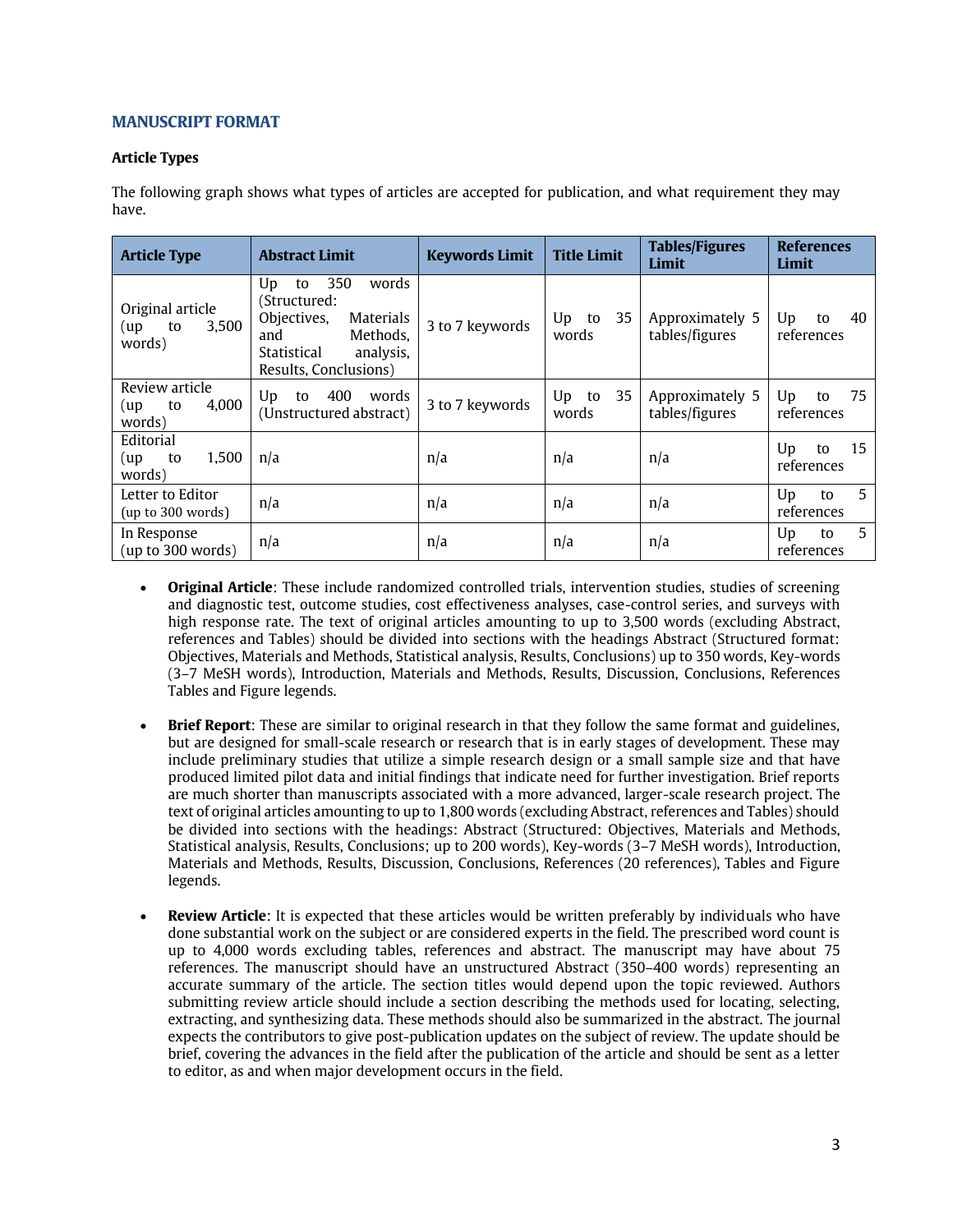- **Letter to the Editor (LTE)**: These should be short and decisive observations. They should preferably be related to articles previously published in the Journal or views expressed in the journal. They should not be preliminary observations that need a later paper for validation. The letter could have up to 300 words and 5 references. It could be generally authored by not more than four authors. It should follow the response of authors with similar word count and references with the reading 'In response.'
- **Editorial**: Editorials are solicited by the editorial board or Editor-in-Chief; should be up to 1,500 words and with no more than 15 references.

## **General Guidelines**

- You must submit a digital copy of your manuscript. Hard copy submissions are not accepted.
- Keep the format of your manuscript simple and clear. We will set your manuscript according to our style do not try to "design" the document.
- The manuscript, including the title page, abstract and keywords, text, references, figure captions, and tables should be typewritten, double-spaced in 12-point font with 1-inch margins all around and saved as one file.
- Each figure should be saved as its own separate file. **Do not** embed figures within the manuscript file. This requires special handling by Thieme's Production Department.
- Keep abbreviations to a minimum and be sure to explain all of them the first time they are used in the text.
- The manuscripts should be written in American English.
- The authors should use Système International (SI) measurements. For clarity, nonmetric equivalents may be included in parentheses following the SI measurements.
- Use generic names for drugs. You may cite proprietary names in parentheses along with the name and location of the manufacturer.
- Credit suppliers and manufacturers of equipment, drugs, and other brand-name material mentioned in the manuscript within parentheses, giving the company name and primary location.
- Additional material, which is not pivotal, but supporting in nature to the theme of the manuscript, can be submitted as "Supplementary Material" and will be published only online (not in print).

## **Title Page**

- This journal adheres to a **double-blinded peer-review policy**. The title page should **NOT** be included in the main document.
- The title page should list the article title and the corresponding author's full name, highest academic degrees (up to maximum 3), title, department, affiliation, mailing address, e-mail address, and telephone and fax numbers. It should also list the full name, degree, title, department, e-mail address and affiliation of every co-author.
- All authors' affiliations and full financial disclosures listed
- Details of earlier presentation:  $date(s)$  and site(s) of presentation (if applicable)
- Listing of each author's role/participation in the authorship of the manuscript on the manuscript (on a separate page in the manuscript)
- Statement of institutional review board approval and/or statement of conforming to the Declaration of Helsinki

## **Abstract and Keywords**

See the section Article Types for word limits. Structured format (Objectives, Materials and Methods, Statistical analysis, Results, Conclusions) is necessary for original articles, not necessary for systematic reviews, and review articles. The abstract should briefly outline the content of the article and any conclusions it may reach. The keywords should be wording a reader would be likely to use in searching for the content of the article.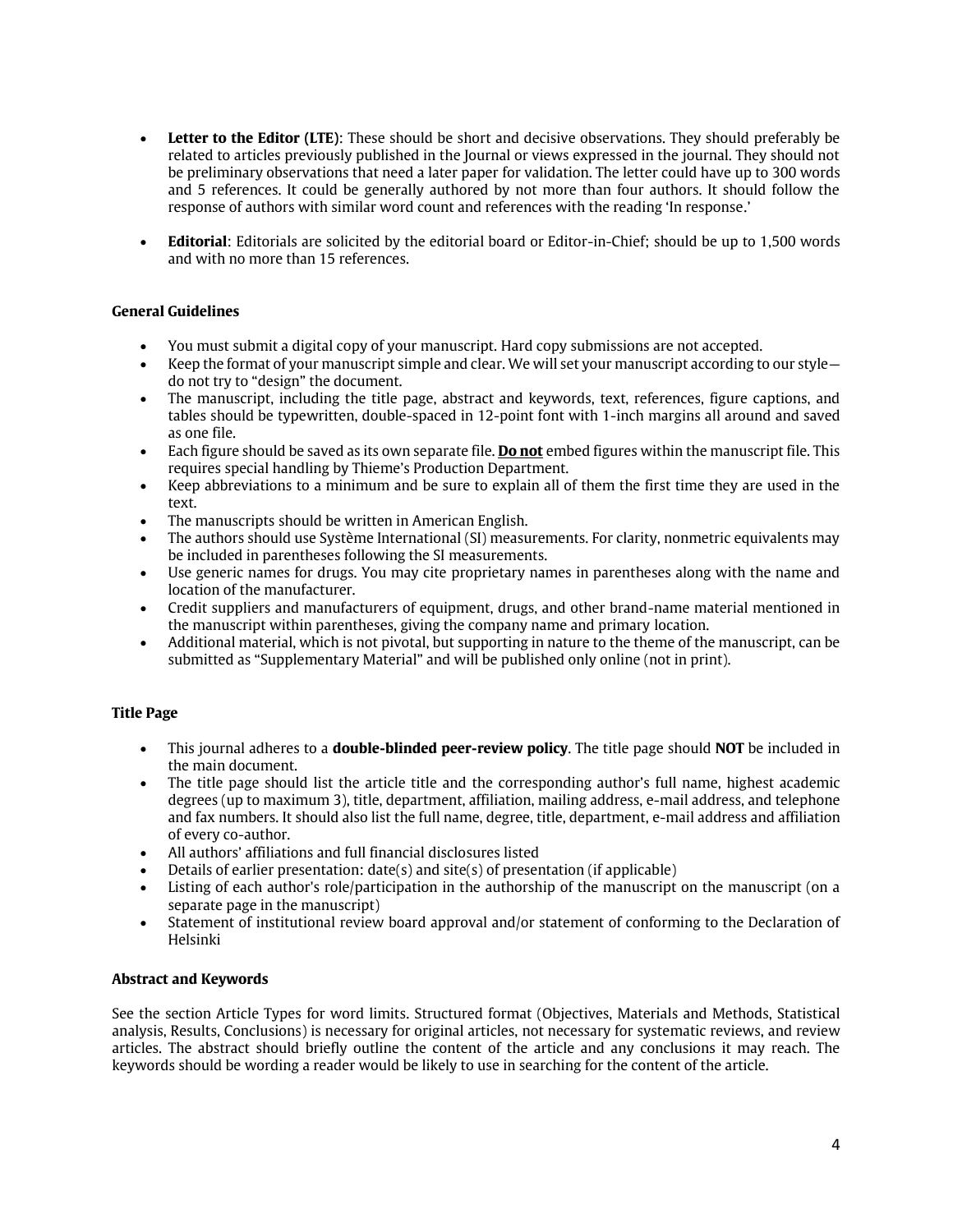## **Main Document**

- Please clearly distinguish the hierarchy of headings within the manuscript by using capital letters, underline, italic, and bold styles as necessary.
- As needed, use italic, superscripts, subscripts, and boldface, but otherwise do not use multiple fonts and font sizes.
- Do not insert page or section breaks except where noted in the Author Instructions.
- Use hard returns (the Enter key) only at the end of a paragraph, not at the end of a line. Allow lines of text to break automatically in your word-processing software. Do not justify your text.
- Use only one space, not two, after periods.
- Create tables using the Table function in Microsoft Word.

### **Acknowledgments**

The source of any financial support received and recognition of personal assistance for the work being published should be indicated at the end of the article, just before the Reference section, under the heading Acknowledgments. Please note that Acknowledgments should **NOT** include source of author's identity.

### **Conflict of Interest**

It is required that a list of disclosures from every named author is submitted alongside the manuscript. In it, each author should identify any financial or non-financial conflicts relevant to the article. If no conflicts exist, please state so in this section.

Types of conflicts include: Consulting, Royalties, Research Support, Institutional Support, Ownership, Stock/Options, Speakers Bureau, and Fellowship Support. Any commercial entity whose products are described, reviewed, evaluated, or compared in the manuscript, except for those disclosed in the Acknowledgments section, are potential conflicts.

Please click<http://www.icmje.org/conflicts-of-interest> to download a Conflict of Interest form.

## **References**

References should be the most recent and pertinent literature available. It is essential that they are complete and thoroughly checked. If the reference information is incomplete, good online sites to search for full details are the National Library of Medicine: [www.nlm.nih.gov;](http://www.nlm.nih.gov/) Books in Print: [www.booksinprint.com;](http://www.booksinprint.com/) PubMed: [www.ncbi.nlm.nih.gov/PubMed/;](http://www.ncbi.nlm.nih.gov/PubMed/) or individual publisher Web sites.

- References must be listed in AMA style, using Index Medicus journal title abbreviations.
- References follow the article text. Insert a page break between the end of text and the start of references.
- References must be cited sequentially (NOT alphabetically) in the text using superscript numbers.
- By way of exception to AMA style, do not italicize book titles or journal title abbreviations and do not put a period at the end of a reference.
- List all author names, up to and including six names. For more than six authors, list the first three followed by et al.
- References should be styled per the following examples:
- 1. Citing a journal article:
	- Newburger JW, Takahashi M, Burns JC, et al. The treatment of Kawasaki syndrome with intravenous gamma-globulin. N Engl J Med 1986; 315:341–347
- 2. Citing a chapter in a book:
	- Toma H. Takayasu's arteritis. In: Novick A, Scoble J, Hamilton G, eds. Renal Vascular Disease. Philadelphia: WB Saunders; 1995:47–62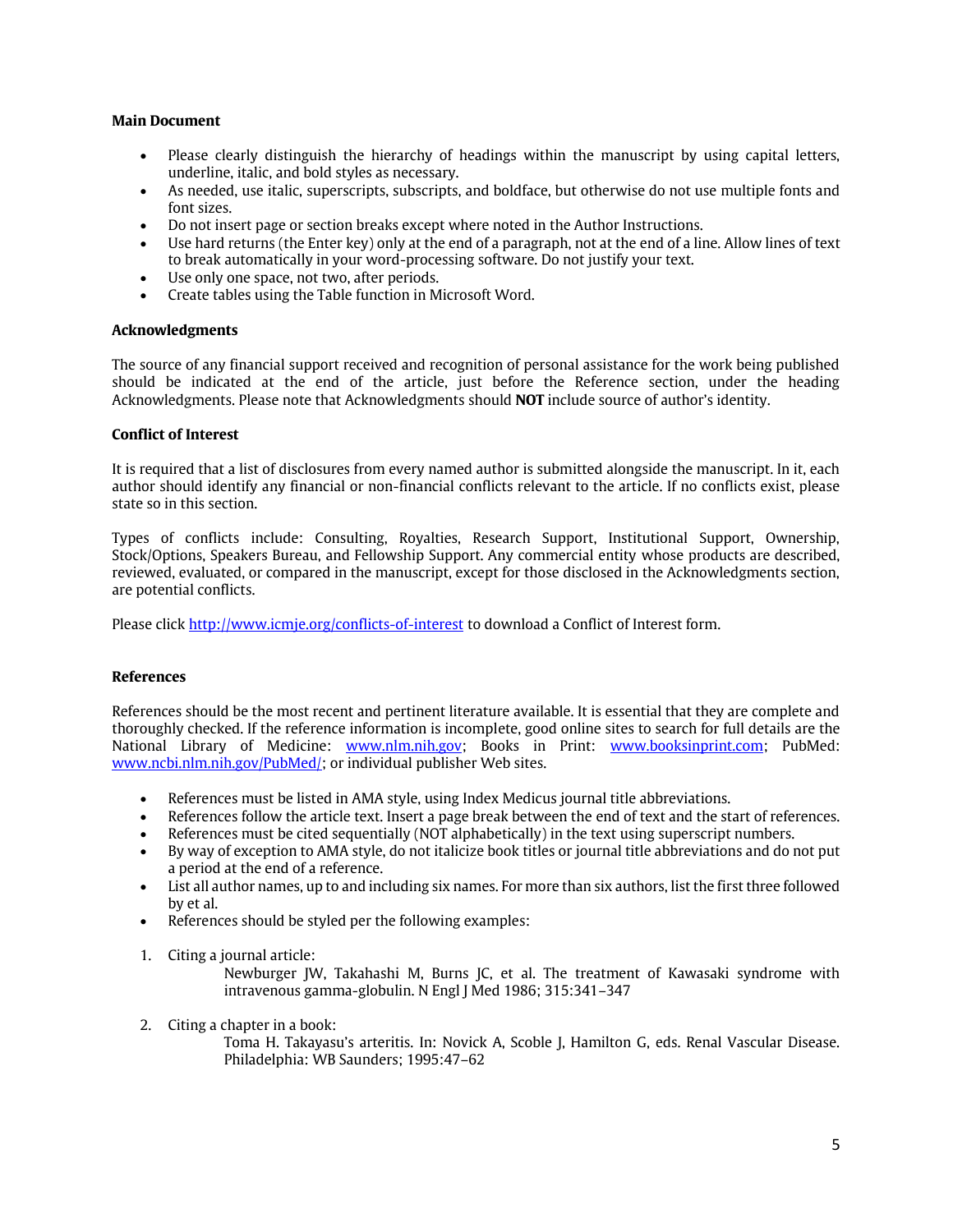3. Citing a book:

Stryer L.Biochemistry. 2nd ed. San Francisco: WH Freeman; 1981:559–596

4. Citing a thesis:

Stern I. Hemorrhagic Complications of Anticoagulant Therapy [Ph.D. dissertation]. Evanston, IL: Northwestern University; 1994

5. Citing a government publication:

Food and Drug Administration. Jin Bu Huan Herbal Tablets. Rockville, MD: National Press Office; April 15, 1994. Talk Paper T94-22

6. Citing an online article:

Rosenthal S, Chen R, Hadler S. The safety of acelluler pertussis vaccine vs whole-cell pertussis vaccine [abstract]. Arch Pediatr Adolesc Med [serial online]. 1996;150:457–460. Available at: http://www.ama-assn.org/sci-pubs/journals/archive/ajdc/vol\_150/no\_5/abstract/htm. Accessed November 10, 1996

7. Citing a symposium article:

Eisenberg J. Market forces and physician workforce reform: why they may not work. Paper presented at: Annual Meeting of the Association of American Medical Colleges; October 28, 1995; Washington, DC

## **Figure Legends**

- Figures include photographs or radiographs, drawings, graphs, bar charts, flow charts, and pathways, but NOT lists or tables.
- Figures must be cited sequentially in the text. Number all figures (and corresponding figure legends) sequentially in the order they are cited in the text.
- Figure legends should be written after the reference list. Insert a page break between the end of references and the start of figure captions.
- Figure legends should include a description of the figure and/or each lettered part (A, B, etc.) and of any portions of the figure highlighted by arrows, arrowheads, asterisks, etc.
- For a figure borrowed or adapted from another publication (used with permission), add a credit line in parentheses at the end of each figure legend. This credit line should be a complete bibliographic listing of the source publication (as a reference), or other credit line as supplied by the copyright holder. For example (Reprinted with permission from Calfee DR, Wispelwey B. Brain abscess. Semin Neurol 2000; 20:357.)

## **Tables**

- Data given in tables should be commented on but not repeated in the text. Be sure that lists or columns of related data are composed in a word-processing program like the rest of the text.
- Do not intersperse tables in the text. Tables should appear after the figure captions. Insert a page break between the end of the figure captions and the start of the tables.
- Tables must be double-spaced and numbered in the same sequence they are cited in the text. A short descriptive title should be provided for each table.
- If a table contains artwork, supply the artwork separately as a digital file.
- For tables borrowed or adapted from another publication (used with permission), add a credit line as the first footnote beneath each table. This credit line should be a complete bibliographical listing of the source publication (as a reference), or other credit line as supplied by the copyright holder. For example, "Reprinted with permission from Calfee DR, Wispelwey B. Brain abscess. Semin Neurol 2000; 20:357." ("Data from . . ." or "Adapted from . . ." may also be used, as appropriate.)
- Other footnotes for tables should be indicated in the table using superscript letters in alphabetical order.
- Any abbreviations used in the table should be explained at the end of the table in a footnote.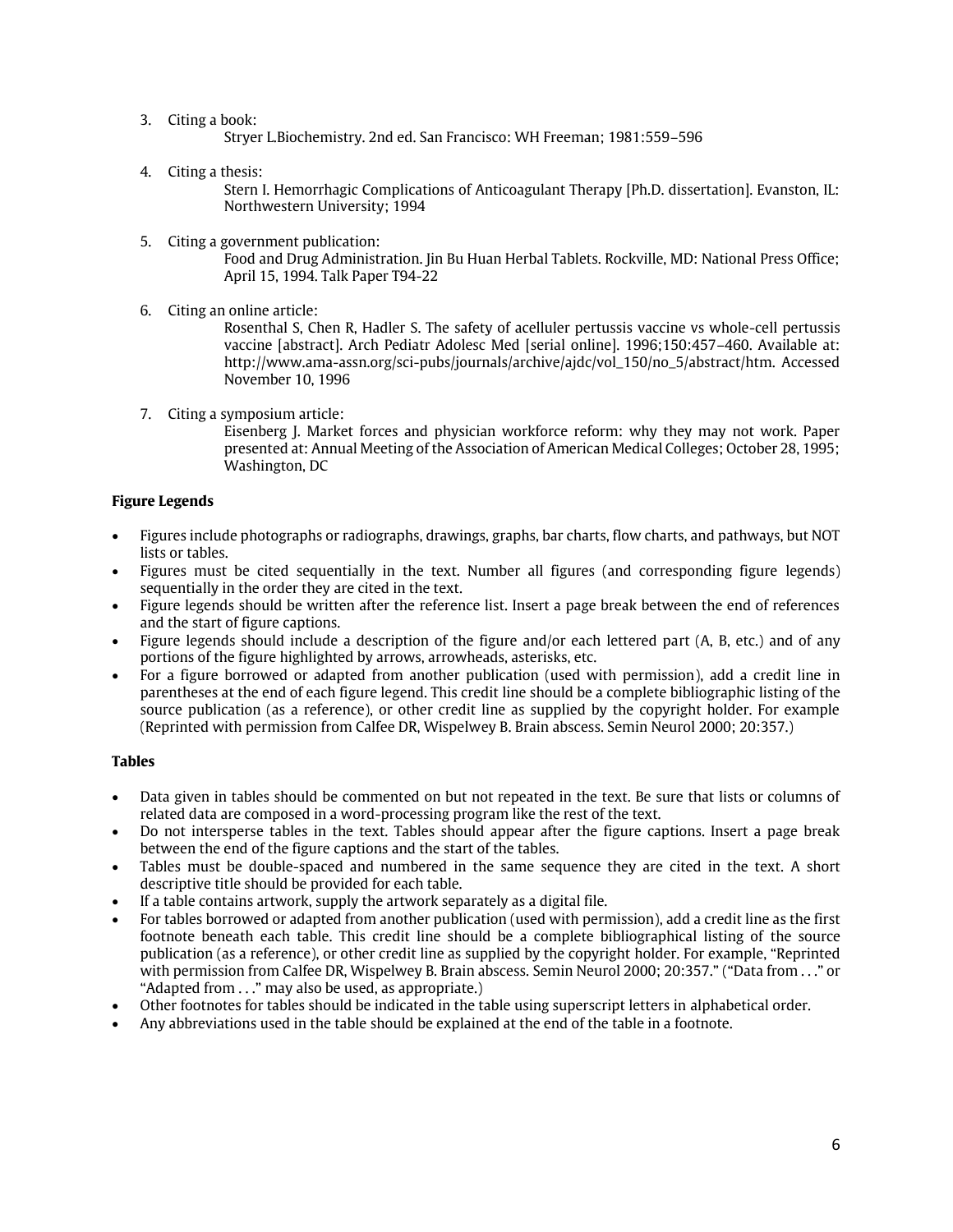## **Videos**

- The following formats are acceptable: \*.avi, \*.mov and \*.mpg.
- For supplementary videos, the length should not exceed 4 minutes, and a legend of no more than 40 words per video or per sequence is required (it should also be included in the main document).
- All videos should include a clear, English language voice over explaining the demonstration or operation being presented. Be precise, informative, and clear in your speech. Re-record audio in post-production for sound quality.
- Be slow and deliberate in all movements. Be cautious of bad lighting, and white balance the camera each time you turn it on. Place the camera on a tripod and obscure the faces of any patients, or obtain a signed Statement of Consent.

## **DIGITAL ARTWORK PREPARATION**

## **General Guidelines**

- It is best to use Adobe Photoshop to create and save images, and Adobe Illustrator for line art and labels.
- Do not submit art created in Microsoft Excel, Word, or PowerPoint. These files cannot be used by the typesetter.
- Acceptable figure file formats are .tif, .eps, .jpg, .pdf.
- Save each figure in a separate file.
- Do not compress files.
- All black-and-white and color artwork should be at a resolution of 300 dpi (dots per inch) in TIFF format. Line art should be 1,200 dpi in EPS or TIFF format. Contact the Production Editor at Thieme if you are unsure of the final size.
- It is preferable for figures to be cropped to their final size (approximately 3½ inches for a single column and up to 7 inches for a double column), or larger, and in the correct orientation. If art is submitted smaller and then has to be enlarged, its resolution (dpi) and clarity will decrease.

**Note**: Lower resolutions (less than 300 dpi) and JPEG format (.jpg extension) for grayscale and color artwork are strongly discouraged due to the poor quality they yield in printing, which requires 300 dpi resolution for sharp, clear, detailed images. JPEG format, by definition, is a lower resolution (compressed) format designed for quick upload on computer screens.

## **Black-and-White Art**

- Black-and-white artwork can be halftone (or grayscale) photographs, radiographs, drawings, line art, graphs, and flowcharts. Thieme will only accept digital artwork.
- If possible, do not send color art for conversion to black-and-white. Do the conversion yourself so that you can check the results and confirm in advance that no critical details are lost or obscured by the change to blackand-white.
- For best results, line art should be black on a white background. Lines and type should be clean and evenly dark. Avoid screens or cross-hatching, as they can darken or be uneven in printing and lead to unacceptable printing quality.

## **Color Art**

• All color artwork should be saved in CMYK, not RGB.

## **Art Labels**

- Arrows, asterisks, and arrowheads (or other markers) should be white in dark or black areas and black in light or white areas, and large in size. If not, these highlighting marks may become difficult to see when figures are reduced in size during the typesetting process.
- Use 1-point (or thicker) rules and leader lines.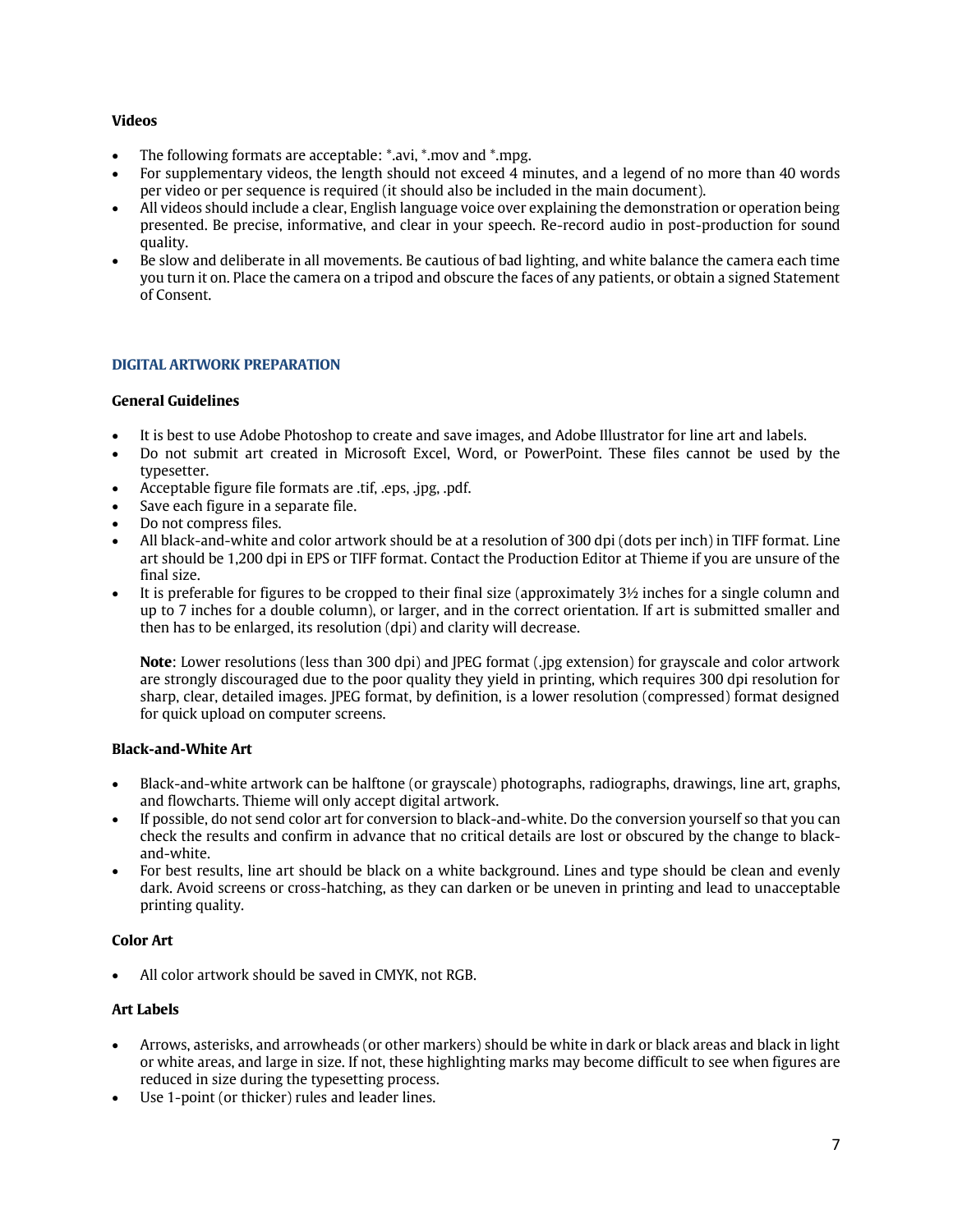- Capitalize the first word of each label and all proper nouns. Consider using all capitals if you need a higher level of labels.
- Where there are alternate terms or spellings for a named structure, use the most common one and make sure it is consistent with what is used in the text.
- Avoid using multiple fonts and font sizes for the labels; use only one or two sizes of a serif font.

## **SUBMISSION PROCEDURE**

### **Submission Procedure**

- Consult the checklist on the first page of this document to ensure that you are ready to submit your manuscript.
- Manuscripts must be submitted electronically at the following link: <https://www.manuscriptmanager.net/wjnm>
- Always review your manuscript before submitting it. You may stop a submission at any phase and save it to submit later. After submission, you will receive a confirmation email. You can also check the status of your manuscript by logging in to the submission system. The Editor in Chief will inform you via email once a decision has been made.

### **Revision Procedure**

- Should the editors decide that your article requires a revision, you will need to make the changes via a wordprocessing program and resubmit it electronically. All changes should be made using "Track Changes" and highlighted with yellow, so that reviewers could follow the changes easily. Failure to do so will require resubmission and delay in article decision process.
- Log In to the submission system and find your article, which will be marked for revision.
- The best way to make revisions to your manuscript is by enabling the Track Changes mode in Microsoft Word, which will automatically highlight and mark up revised text. Please submit both a marked-up copy and a clean copy of your revised manuscript to the submission system.
- Your original files will still be available after you upload your revised manuscript, so you should delete any redundant files before completing the submission.
- You will also be provided space in which to respond to the reviewers' and editors' comments. Please be as specific as possible in your response.

## **Peer Reviewing Process**

The journal follows double blind peer-review process where neither the author nor the reviewer gets to know the identity of each other. This is ensured by masking the separate front-page file to the reviewers having author details.

At least three random reviewers based on their technical and clinical expertise are assigned by the Chief Editor on each manuscript and the decision is taken based on the comparative reviews which the manuscript receives during the review process.

## **Appointment of Reviewer Team for the journal**

The reviewer team is being appointed based on the individual expertise and experience in publishing in the subject category. Individual publishing history as first and last authors is being taken into consideration before sending the invite to the individual. A mix of experienced and young researchers are being chosen to construct the reviewer panel.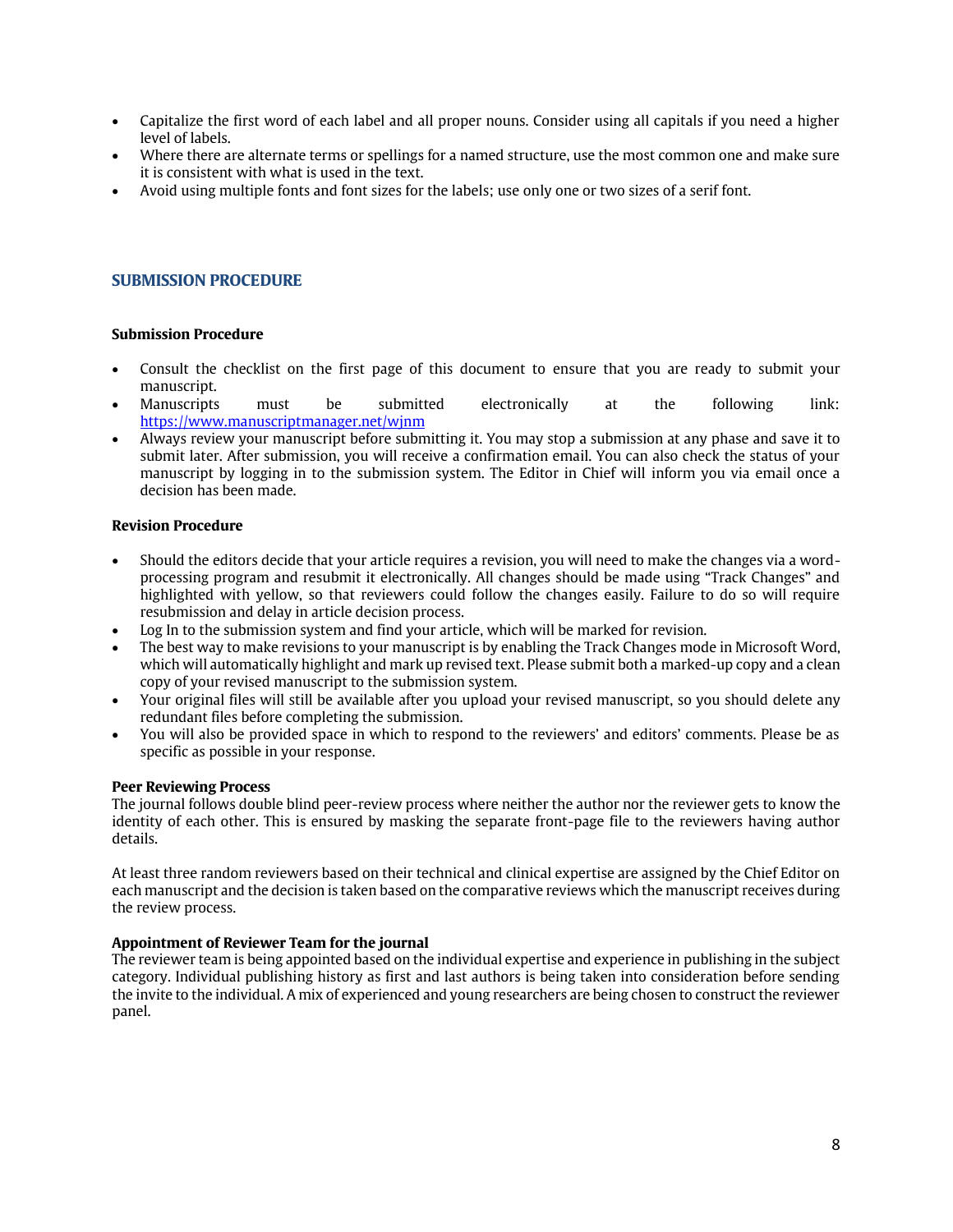## **PRODUCTION PROCEDURE**

### **Page Proofs**

Page proofs will be sent to you via email. The proofs will be in a PDF file format, which should be opened using Acrobat Reader software. You will receive further instructions with your proofs. Take this opportunity to check the typeset text for typographic and related errors. Elective alterations are difficult to accommodate owing to the associated time and expense of introducing them. Therefore, please be sure that when you submit your manuscript, it is accurate, complete, and final.

### **POLICY STATEMENTS**

#### **Statement on Liability**

The legislation on product liability makes increased demands on the duty of care to be exercised by authors of scientific research and medical publications. This applies in particular to papers and publications containing therapeutic directions or instructions and doses or dosage schedules. We therefore request you to examine with particular care, also in your own interest, the factual correctness of the contents of your manuscript once it has been copyedited and returned to you in the form of galley proofs. The responsibility for the correctness of data and statements made in the manuscript rests entirely with the author.

#### **Definition of Authorship**

Authorship credit should be based on criteria established by the *International Committee of Medical Journal* [Editors.](http://www.icmje.org/) Each author should have made the following contributions towards the completion of the manuscript:

- 1. Substantial contributions to conception and design, acquisition of data, or analysis and interpretation of data
- 2. Drafting the article or revising it critically for important intellectual content
- 3. Final approval of the version to be published

#### **Copyright Statement**

Manuscripts are accepted with understanding that they have not been submitted simultaneously to another Journal and have not been published elsewhere. Dual publication or redundant publication is unethical. For more details please refer to the COPE guidelines on [http://www.publicationethics.org.](http://www.publicationethics.org/) All publication in **WJNM** will become the property of **World Association of Radiopharmaceutical and Molecular Therapy (WARMTH).**

Submitted manuscripts must represent original research not previously published nor being considered for publication elsewhere. The editors and Thieme combat plagiarism, double publication, and scientific misconduct with the software [CrossCheck](http://www.crossref.org/crosscheck/) powered by [iThenticate.](http://www.ithenticate.com/) Your manuscript may be subject to an investigation and retraction if plagiarism is suspected.

If you plan to reproduce text, tables, or figures from a published source, you must first obtain written permission from the copyright holder (usually the publisher). This is required even if the material is from your own published work. For material never before published and given to you by another person, you must obtain permission from that person. Serious delays to publication can be incurred if permissions are not obtained.

As the author, it is your responsibility to obtain all permissions, pay any permission fees, furnish copies of permissions to Thieme with your manuscript, and include a credit line at the end of the figure caption, beneath the table, or in a text footnote.

Upon publication of an article, all rights are held by the publishers, including the rights to reproduce all or part of any publication. The reproduction of articles or illustrations without prior consent from the publisher is prohibited.